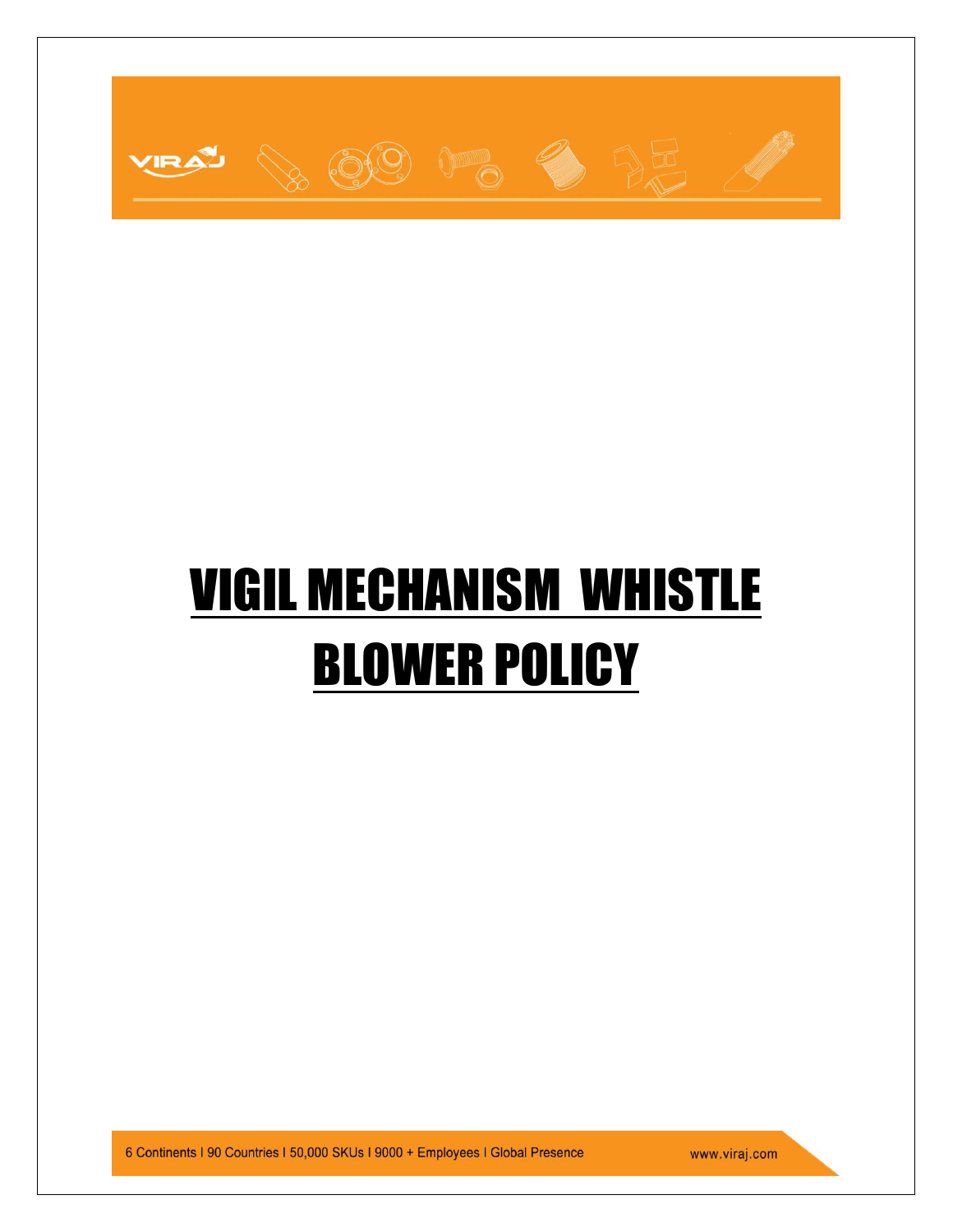

#### **1. PREAMBLE**

Section 177 of the Companies Act, 2013 read with the (Meetings of Board and its Powers) Rules, 2014 requires every Listed Company and such class or classes of Companies, as may be prescribed to establish a Vigil Mechanism for the directors and employees to report genuine concerns in such manner as may be prescribed. The Company has adopted a Code of Conduct for Directors and Senior Management Executives ("the Code"), which lays down the principles and standards that should govern the actions of the Company and its employees. Any actual or potential violation of the Code, howsoever insignificant or perceived as such, would be a matter of serious concern of the Company. Such a Vigil Mechanism shall provide for adequate safeguards against victimization of persons who use such mechanism.

Here, our Company proposes to establish a Vigil Mechanism and to formulate a policy for the same.

#### **2. POLICY OBJECTIVES:**

- i. The Company is committed to adhere to the highest standards of ethical, moral and legal conduct of business operations. To maintain these standards, the Company encourages its employees who have concerns about suspected misconduct to come forward and express these concerns without fear of punishment or unfair treatment. A Vigil Mechanism provides a channel to the employees and Directors to report to the management concerns about unethical behavior, actual or suspected fraud or violation of codes of conduct or policy. The mechanism provides for adequate safeguards against victimization of employees and Directors to avail of the mechanism. The mechanism provides for adequate safeguards against victimization of employees and Directors to avail of the mechanism and also provide for direct access to the Chairman of the Audit Committee in exceptional cases.
- ii. This neither releases employees from their duty of confidentiality in the course of their work nor can it be used as a route for raising malicious or unfounded allegation against people in authority and / or colleagues in general.

#### **3. SCOPE OF THE POLICY:**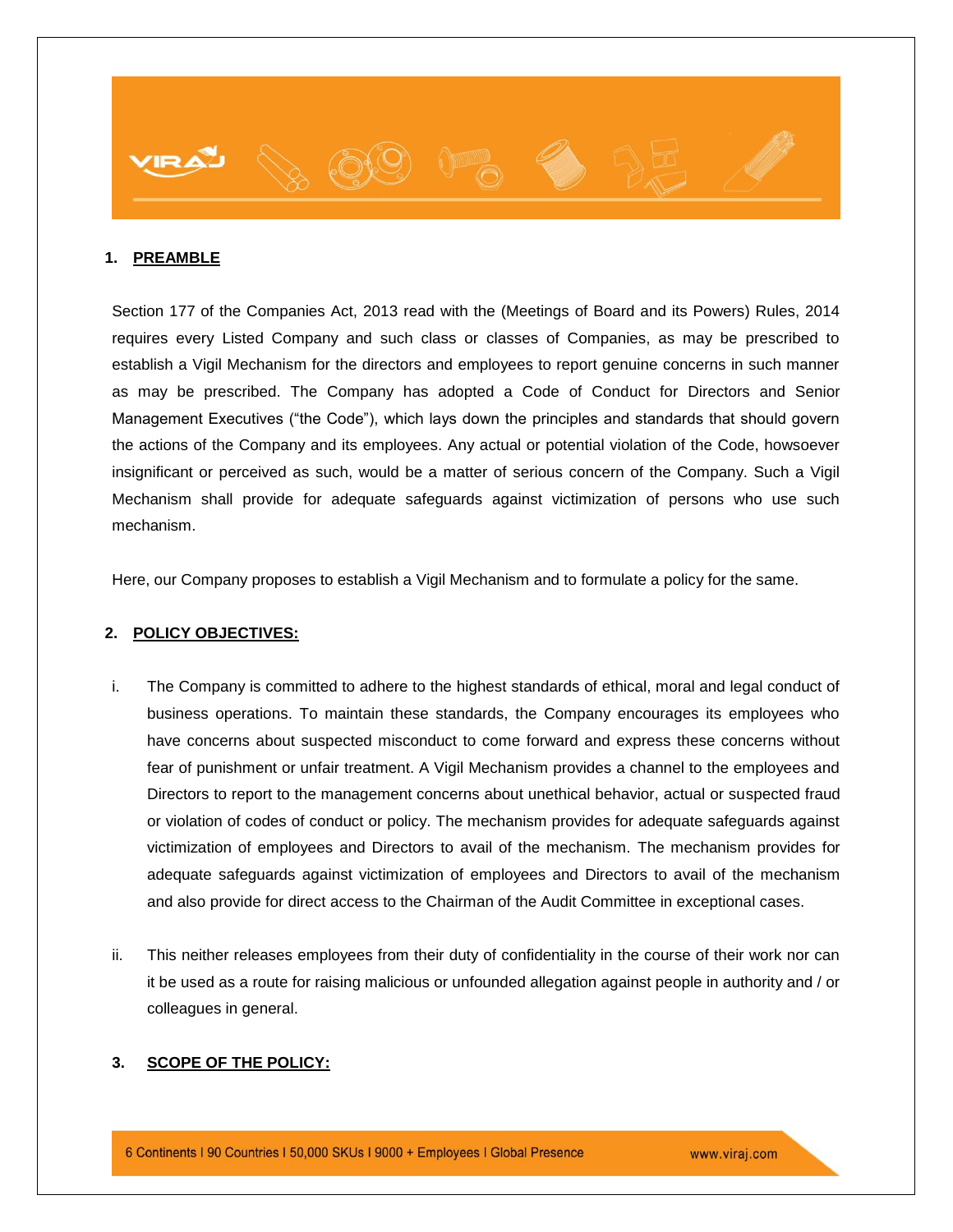

i. Breach of the Company's Code of Conduct

- ii. Breach of Business Integrity and Ethics
- iii. Breach of terms and conditions of employment and rules thereof
- iv. Intentional Financial irregularities, including fraud, or suspected fraud
- v. Deliberate violation of laws/regulations

vi. Gross or Willful Negligence causing substantial and specific danger to health, safety and environment

- vii. Manipulation of company data/records
- viii. Pilferation of confidential/propriety information
- ix. Gross Wastage/misappropriation of Company funds/assets.

#### **4. DEFINITIONS:**

- I. **"Alleged wrongful conduct"** shall mean violation of law, Infringement of Company's rules, misappropriation of monies, actual or suspected fraud, substantial and specific danger to public health safety or abuse of authority.
- II. **"Board"** means the Board of Directors of the Company.
- III. **"Company"** means the Viraj Profiles Limited and all its offices.
- IV. **"Code"** means Code of Conduct for Directors and Senior Management Executives adopted by Viraj Profiles Limited.
- V. **"Employee"** means all the present employees and Directors of the Company (Whether working in India or abroad).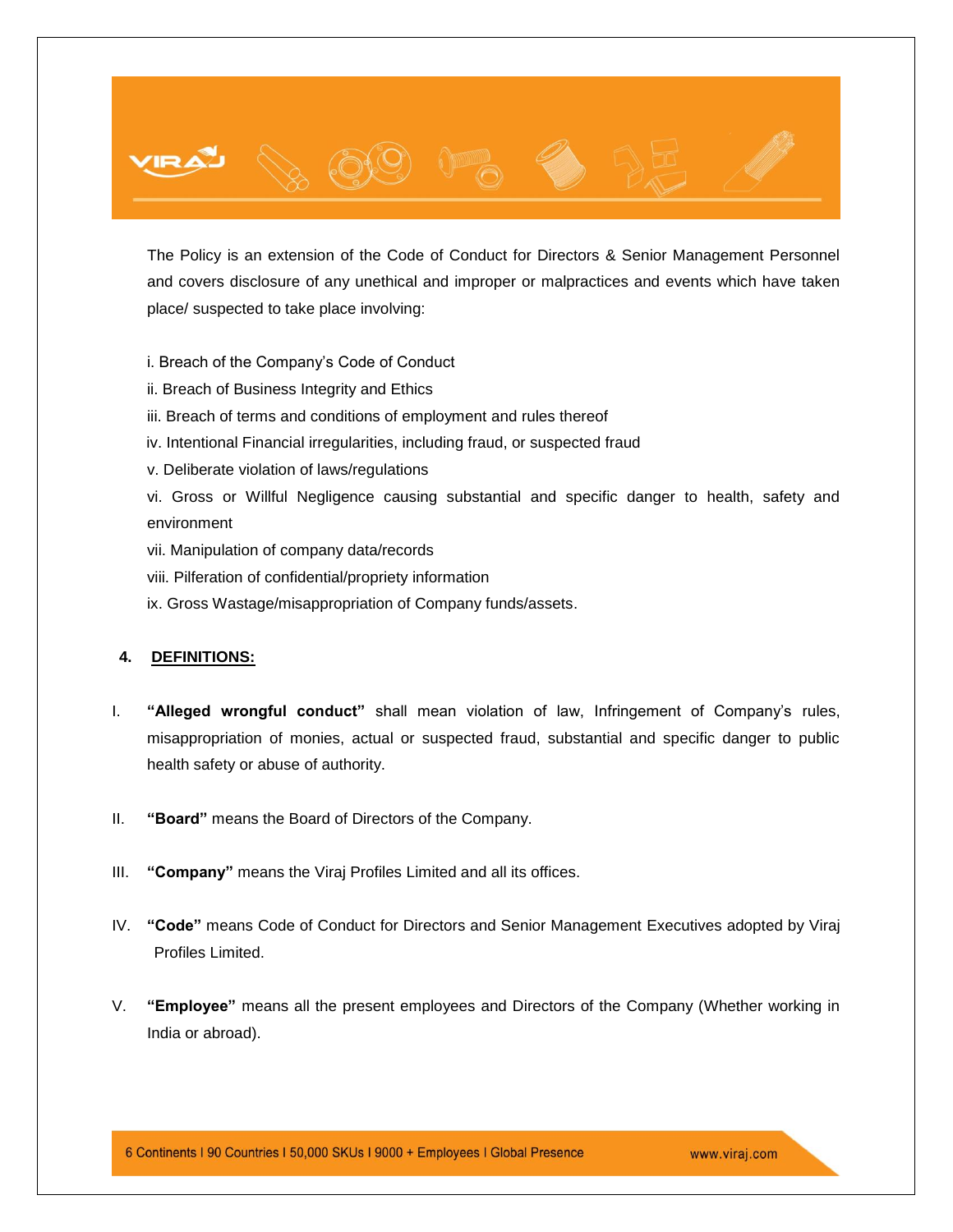- VI. **"Protected Disclosure"** means a concern rose by an employee or group of employees of the Company, through a written communication and made in good faith which discloses or demonstrates information about an unethical or improper activity under the title "SCOPE OF THE POLICY" with respect to the Company. It should be factual and not speculative or in the nature of an interpretation / conclusion and should contain as much specific information as possible to allow for proper assessment of the nature and extent of the concern.
- VII. **"Subject"** means a person or group of persons against or in relation to whom a Protected Disclosure is made or evidence gathered during the course of an investigation.
- VIII. **"Vigilance and Ethics Officer"** means an officer appointed to receive protected disclosures from whistle blowers, maintaining records thereof, placing the same before the Audit Committee for its disposal and informing the Whistle Blower the result thereof.
- IX. **"Whistle Blower"** is an employee or group of employees who make a Protected Disclosure under this Policy and also referred in this policy as complainant.

#### **5. ELIGIBILTY:**

All Employees of the Company are eligible to make Protected Disclosures under the Policy in relation to matters concerning the Company.

#### **6. RECEIPT AND DISPOSAL OF PROTECTED DISCLOSURES:**

- a. All Protected Disclosures should be reported in writing by the complainant as soon as possible after the Whistle Blower becomes aware of the same so as to ensure a clear understanding of the issues rose and should be in the prescribed format.
- b. If the Whistle Blower believes that there is a conflict of interest between the Competent Authority and the whistle blower, he may send his protected disclosure directly to the Chairman, Audit Committee of the Board of Directors of the Company c/o the Company Secretary.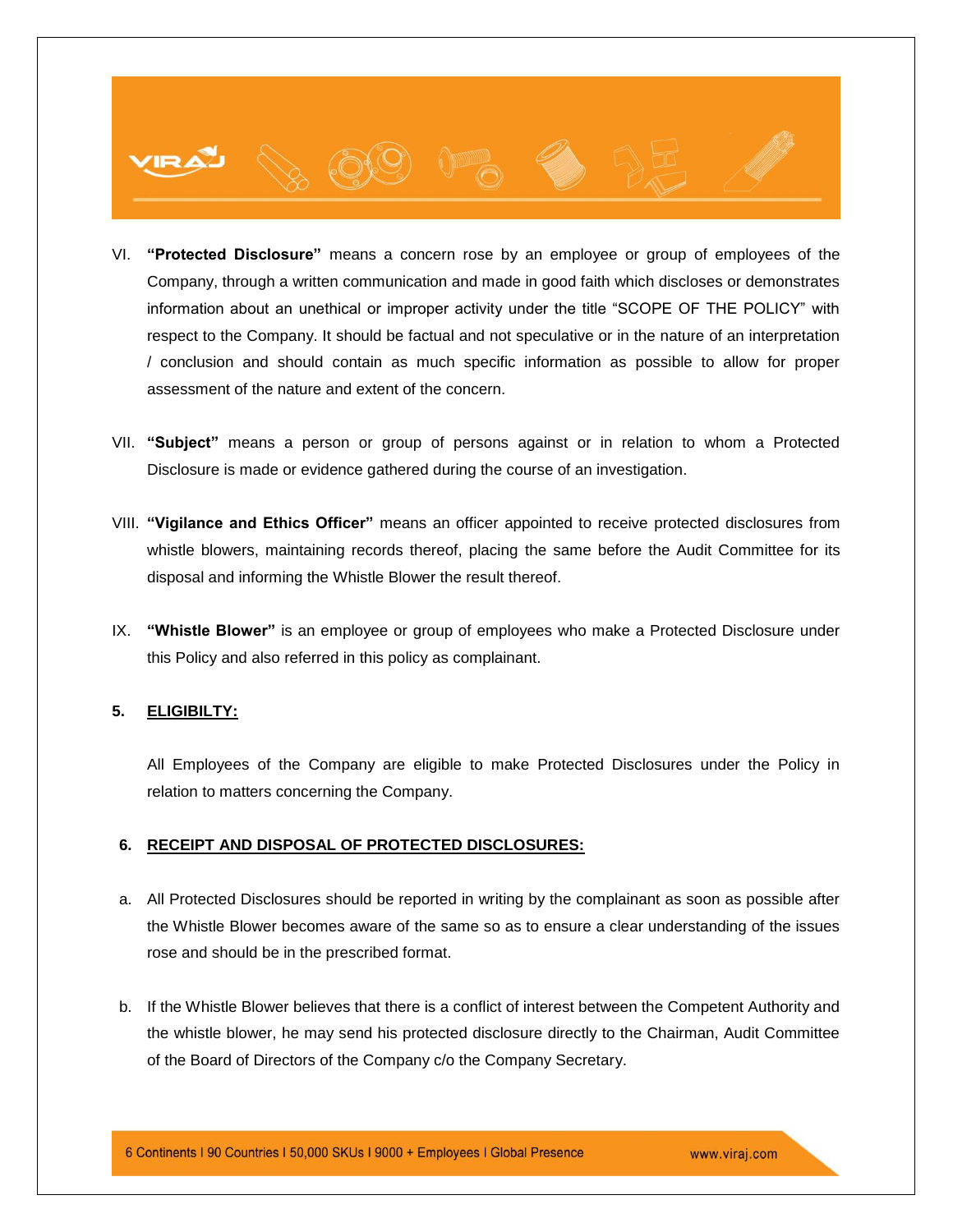## c. The Protected Disclosure should be submitted in a closed and secured envelop and should be super scribed as **"Protected Disclosure under the Vigil Mechanism Policy" or Emailed at [Ethics@viraj.com](mailto:Ethics@viraj.com) and** / or **csecretary@viraj.com.** If the complaint is not super scribed and closed as mentioned above, it will not be possible for the Committee to protect the complainant and the protected disclosure will be dealt with as a normal disclosure(In case of Physical copy of letter is submitted). In order to protect identity of the complainant, the Vigilance and Ethics Officer will not issue any acknowledgement to the complainant and they are advised neither to write their name / address on the envelope. The Vigilance and Ethics Officer shall assure that in case any further clarification is required he will get in touch with the complainant.

d. All Protected Disclosures should be addressed to the Vigilance and Ethics Officer of the Company or to the Chairman of the Committee in exceptional cases.

The contact details of the Chairman of Audit Committee and Vigilance and Ethics Officer is as under:-

#### **CHAIRMAN:-**

NAME and Address:

 **Chairman of Audit Committee & Independent Director E-Mail:- [ethics@viraj.com](mailto:ethics@viraj.com)**

#### **ETHICH OFFICER:-**

 **Name and Address:** 

 **Head-Internal Audit M/s. Viraj Profiles Limited G-34, MIDC Tarapur Industrial Area, Boisar, Taluka- Palghar, Dist- Thane-401506.**

 **E-Mail: [internal.audit@viraj.com](mailto:internal.audit@viraj.com)**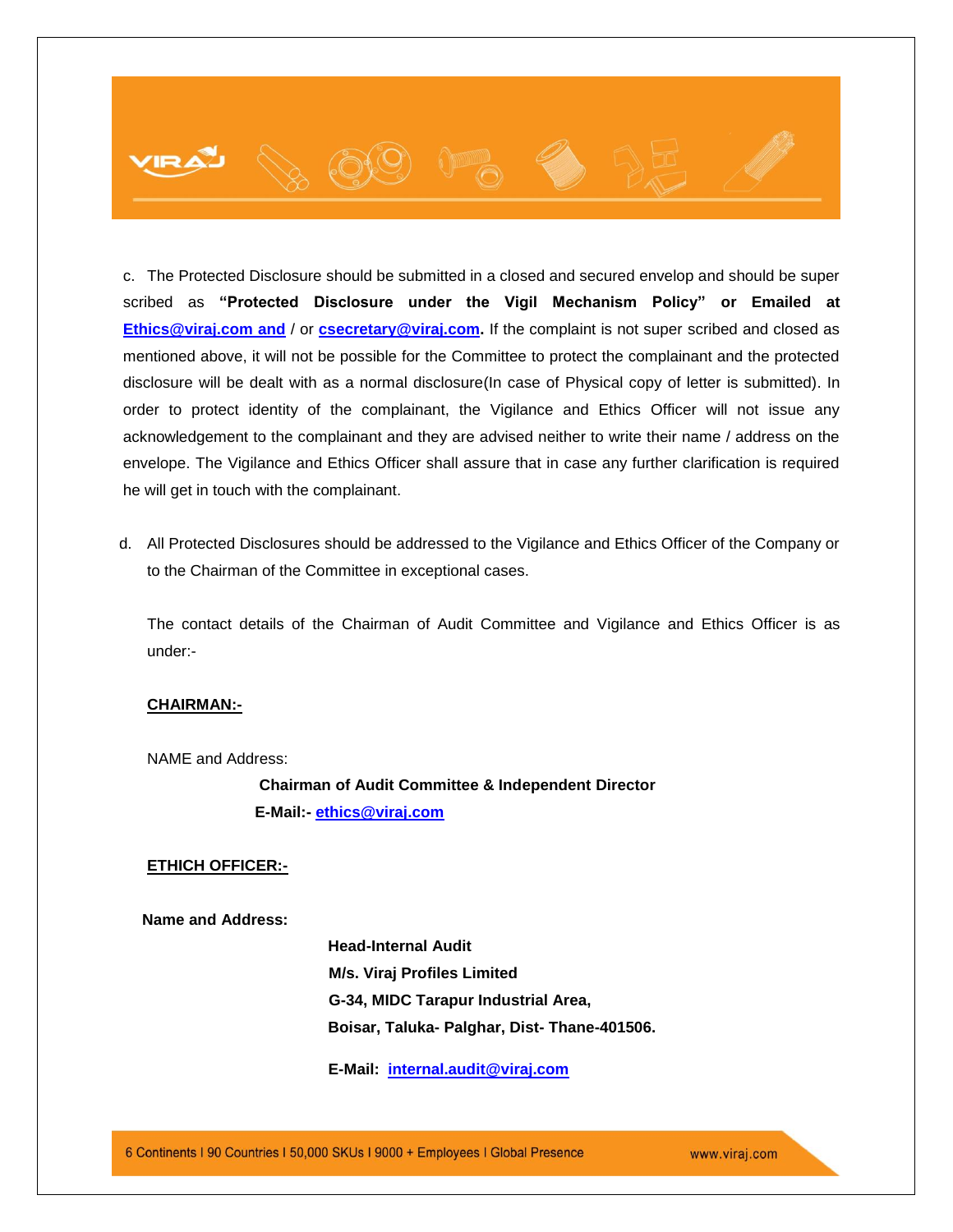

#### **And/or**

 **Name and Address of Company Secretary:**

 **Company Secretary M/s Viraj Profiles Ltd. First Floor, Viraj Tower, WEH, Andheri East, Mumbai- 400093 E-Mail: csecretary@viraj.com**

- e. On receipt of the protected disclosure the Vigilance and Ethics Officer / Chairman of the Committee, as the case may be, shall make a record of the Protected Disclosure and also ascertain from the complainant whether he was the person who made the protected disclosure or not. He shall also carry out initial investigation either himself or by involving any other Officer of the Company or an outside agency before referring the matter to the Committee of the Company for further appropriate investigation and needful action. The record will include:
- i. Brief facts;
- ii. Whether the same Protected Disclosure was raised previously by anyone, and if so, the outcome thereof;
- iii. Whether the same Protected Disclosure was raised previously on the same subject;
- iv. Details of actions taken by Vigilance and Ethics Officer / Chairman for processing the complaint
- v. Findings of the Committee
- vi. The recommendations of the Committee/ other action(s).

#### **7. INVESTIGATION:**

i. All Protected Disclosures under this Policy will be recorded and thoroughly investigated. The Committee may investigate and may at its discretion consider involving any other Officer of the Company and/ or an outside agency for the purpose of investigation.

ii.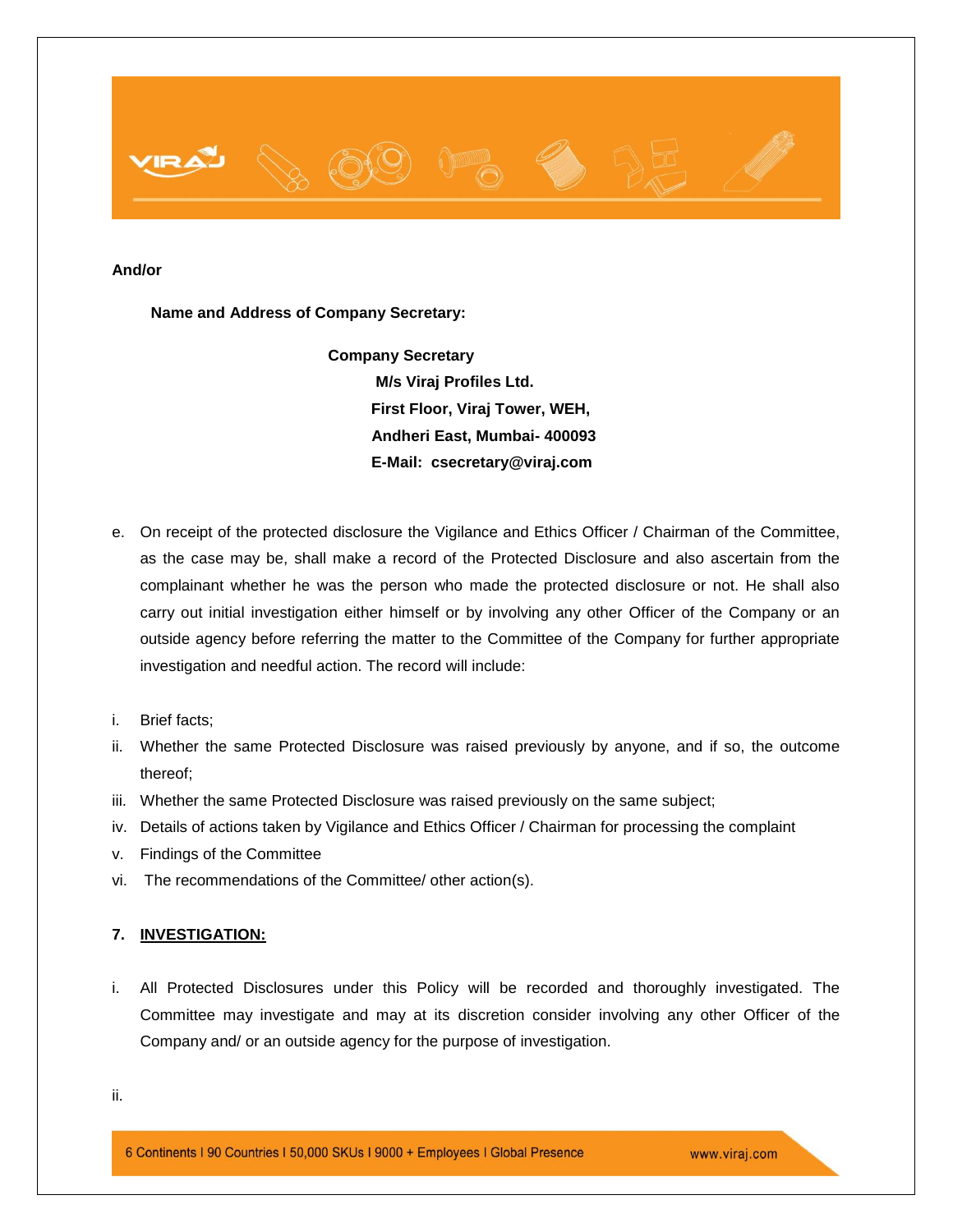

- iii. The decision to conduct an investigation is by itself not an accusation and is to be treated as a neutral fact finding process.
- iv. Subject(s) will normally be informed in writing of the allegations at the outset of a formal investigation and have opportunities for providing their inputs during the investigation.
- v. Subject(s) shall have a duty to co-operate with the Committee or any of the Officers appointed by it in this regard.
- vi. Subject(s) have a right to consult with a person or persons of their choice, other than the Vigilance and Ethics Officer / Investigators and/or members of the Committee.
- vii. Subject(s) have a responsibility not to interfere with the investigation. Evidence shall not be withheld, destroyed or tampered with and witness shall not be influenced, coached, threatened or intimidated by the subject(s).
- viii. Unless there are compelling reasons not to do so, subject(s) will be given the opportunity to respond to material findings contained in the investigation report. No allegation of wrong doing against a subject(s) shall be considered as maintainable unless there is good evidence in support of the allegation.
- ix. Subject(s) have a right to be informed of the outcome of the investigations. If allegations are not sustained, the Subject should be consulted as to whether public disclosure of the investigation results would be in the best interest of the Subject and the Company.
- x. The investigation shall be completed normally within 90 days of the receipt of the protected disclosure and is extendable by such period as the Committee deems fit.

#### **8. DECISION AND REPORTING:**

i. If an investigation leads the Vigilance and Ethics Officer / Chairman of the Committee to conclude that an improper or unethical act has been committed, the Vigilance and Ethics Officer / Chairman of the Committee shall recommend to the management of the Company to take such disciplinary or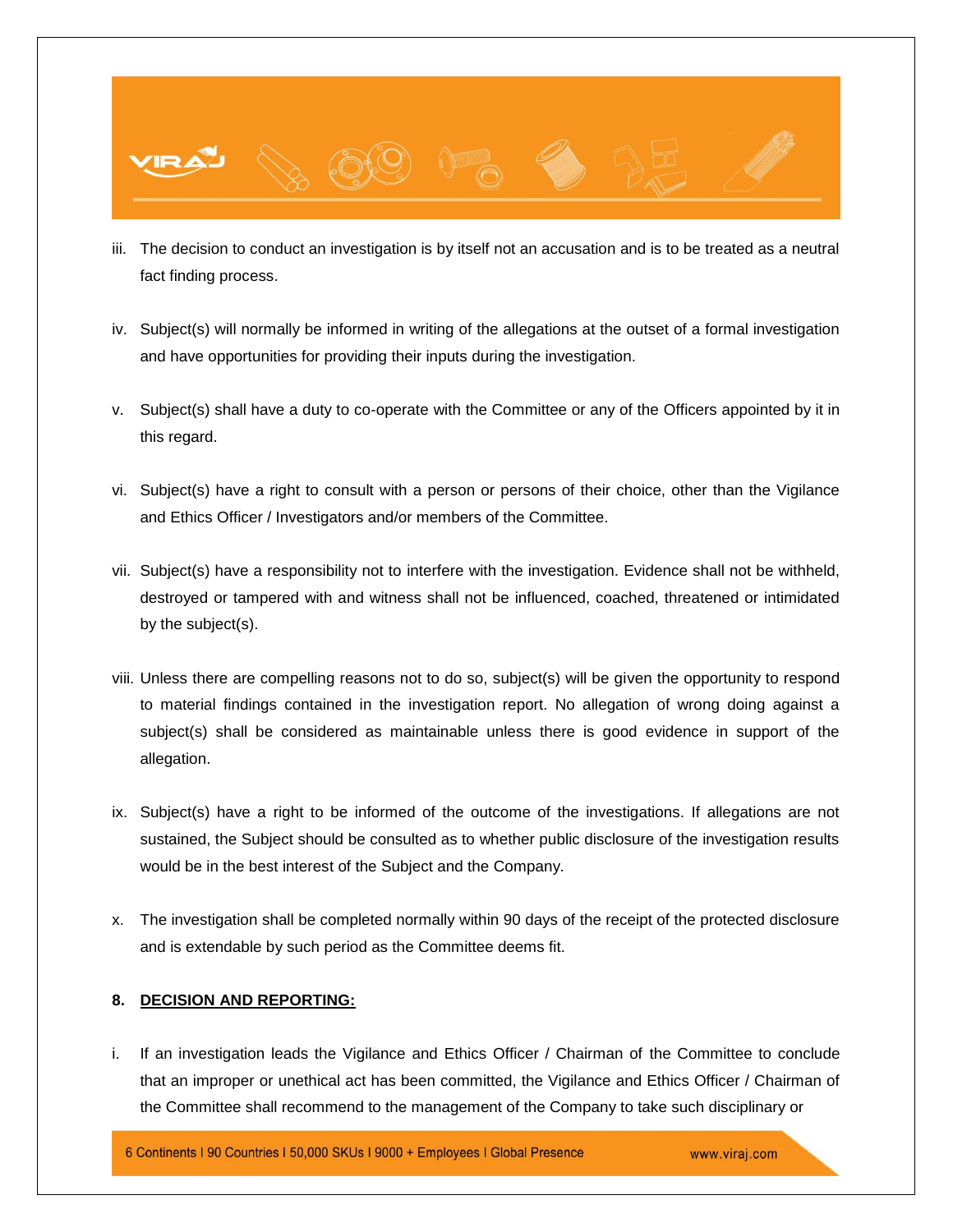

corrective action as he may deem fit. It is clarified that any disciplinary or corrective action initiated against the Subject as a result of the findings of an investigation pursuant to this Policy shall adhere to the applicable personnel or staff conduct and disciplinary procedures.

- ii. The Vigilance and Ethics Officer shall submit a report to the Chairman of the Committee on a regular basis about all Protected Disclosures referred to him/her since the last report together with the results of investigations, if any.
- iii. In case the Subject is the Chairman of the Committee after examining the Protected Disclosure shall forward the protected disclosure to other members of the Committee if deemed fit. The Committee shall appropriately and expeditiously investigate the Protected Disclosure.
- iv. If the report of investigation is not to the satisfaction of the complainant, the complainant has the right to report the event to the appropriate legal or investigating agency.
- v. A complainant who makes false allegations of unethical & improper practices or about alleged wrongful conduct of the subject to the Vigilance and Ethics Officer or the Committee shall be subject to appropriate disciplinary action in accordance with the rules, procedures and policies of the Company.
- vi. If the Competent Authority is satisfied that the protected disclosure is false, motivated or vexatious, the Competent Authority may report the matter to the concerned Disciplinary Authority for appropriate disciplinary action against the whistle blower with a copy to Chairman, Audit Committee for information.

#### **9. PROTECTION:**

i. No unfair treatment will be meted out to a Whistle Blower by virtue of his/ her having reported a Protected Disclosure under this policy. The Company, as a policy, condemns any kind of discrimination, harassment, victimization or any other unfair employment practice being adopted against Whistle Blowers. Complete protection will, therefore, be given to Whistle Blowers against any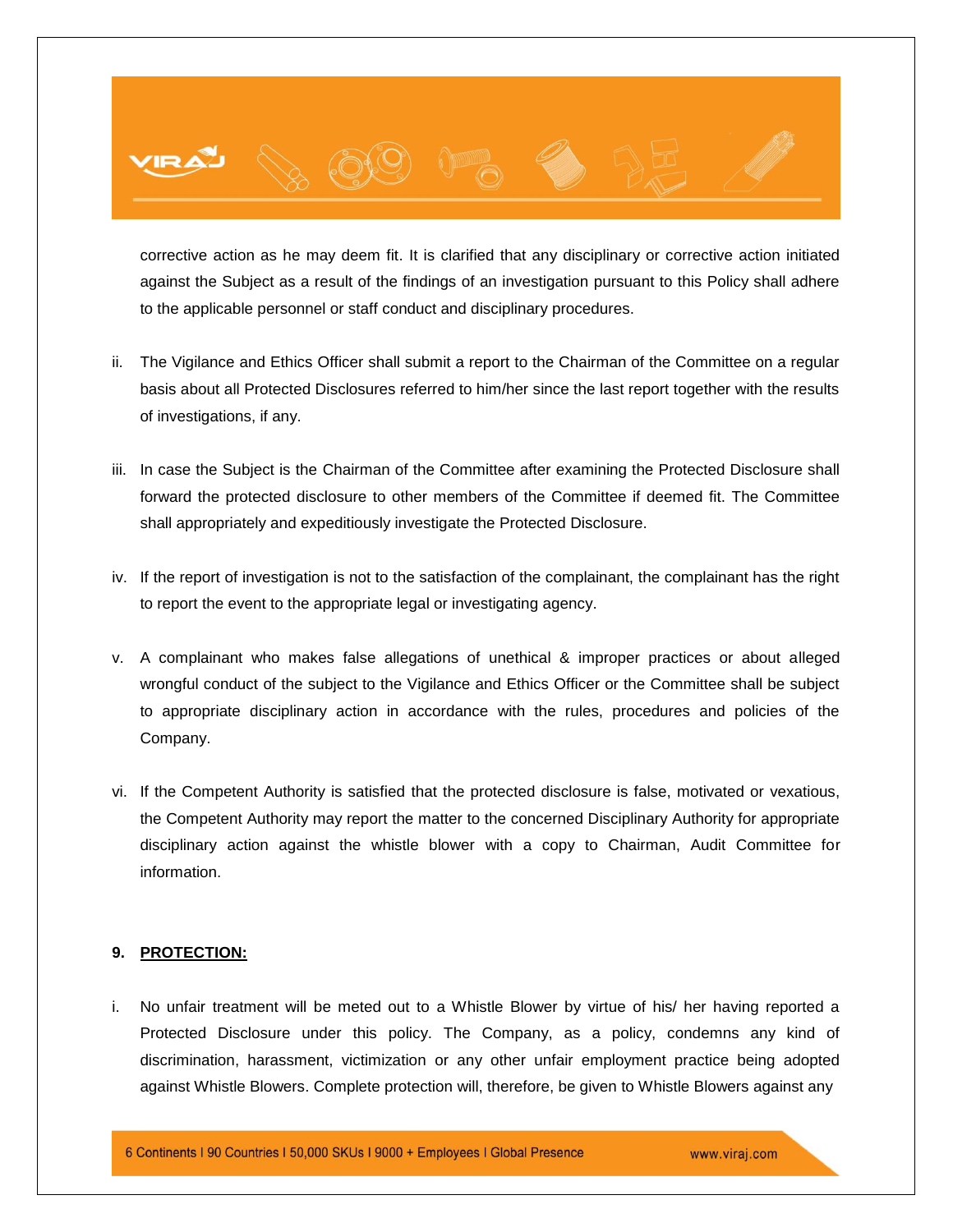# unfair practice like retaliation, threat or intimidation of termination / suspension of service, disciplinary action, transfer, demotion, refusal of promotion or the like including any direct or indirect use of authority to obstruct the Whistle Blower's right to continue to perform his duties / functions including making further Protected Disclosure. The Company will take steps to minimize difficulties, which the Whistle Blower may experience as a result of making the Protected Disclosure. Thus if the Whistle Blower is required to give evidence in criminal or disciplinary proceedings, the Company will arrange for the Whistle Blower to receive advice about the procedure, etc.

- ii. A Whistle Blower may report any violation of the above clause to the Chairman of the Committee, who shall investigate into the same and recommend suitable action to the management.
- iii. The identity of the Whistle Blower shall be kept confidential to the extent possible and permitted under law. The identity of the complainant will not be revealed unless he himself has made either his details public or disclosed his identity to any other office or authority. In the event of the identity of the complainant being disclosed, the Committee is authorized to initiate appropriate action as per extant regulations against the person or agency making such disclosure. The identity of the Whistle Blower, if known, shall remain confidential to those persons directly involved in applying this policy, unless the issue requires investigation by law enforcement agencies, in which case members of the organization are subject to subpoena.
- iv. Provided however that the complainant before making a complaint has reasonable belief that an issue exists and he has acted in good faith. Any complaint not made in good faith as assessed as such by the Audit Committee shall be viewed seriously and the complainant shall be subject to disciplinary action as per the Rules / certified standing orders of the Company. This policy does not protect an employee from an adverse action taken independent of his disclosure of unethical and improper practice etc. unrelated to a disclosure made pursuant to this policy.
- v. Whistle Blower shall have direct access to the Chairman, Audit Committee against victimization.

#### **10. RETENTION OF DOCUMENTS:**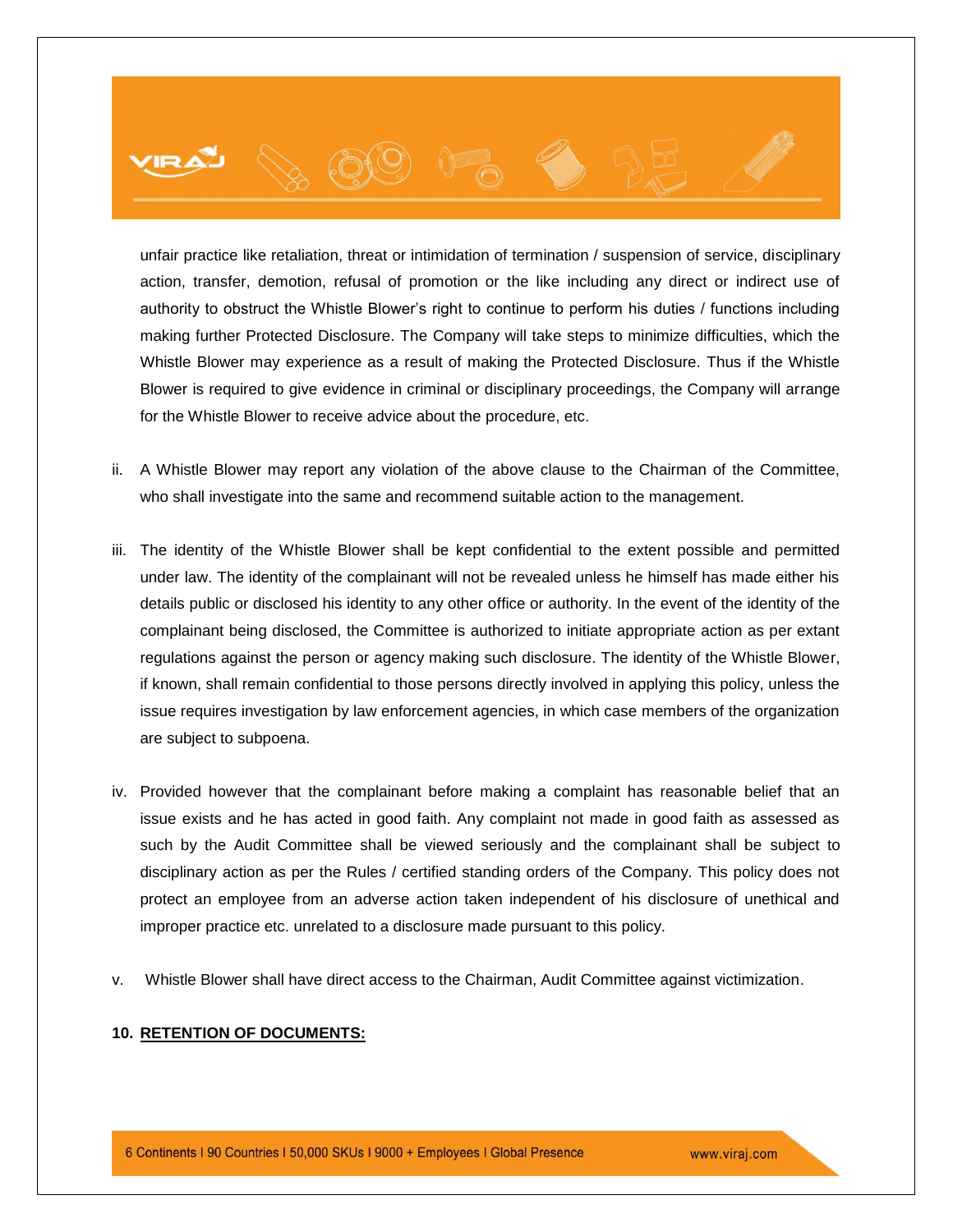

All Protected disclosures in writing or documented along with the results of Investigation relating thereto, shall be retained by the Company for a period of 7 (seven) years or such other period as specified by any other law in force, whichever is more.

#### **11. ADMINISTRATION AND REVIEW OF THE POLICY:**

The Chairman of the Committee shall be responsible for the administration, interpretation, application and review of this policy. The Chairman of the Committee also shall be empowered to bring about necessary changes to this Policy, if required at any stage with the concurrence of the Committee.

#### **12. AMENDMENT:**

The Company reserves its right to amend or modify this Policy in whole or in part, at any time without assigning any reason whatsoever. However, no such amendment or modification will be binding on the Employees and Directors unless the same is notified to them in writing.